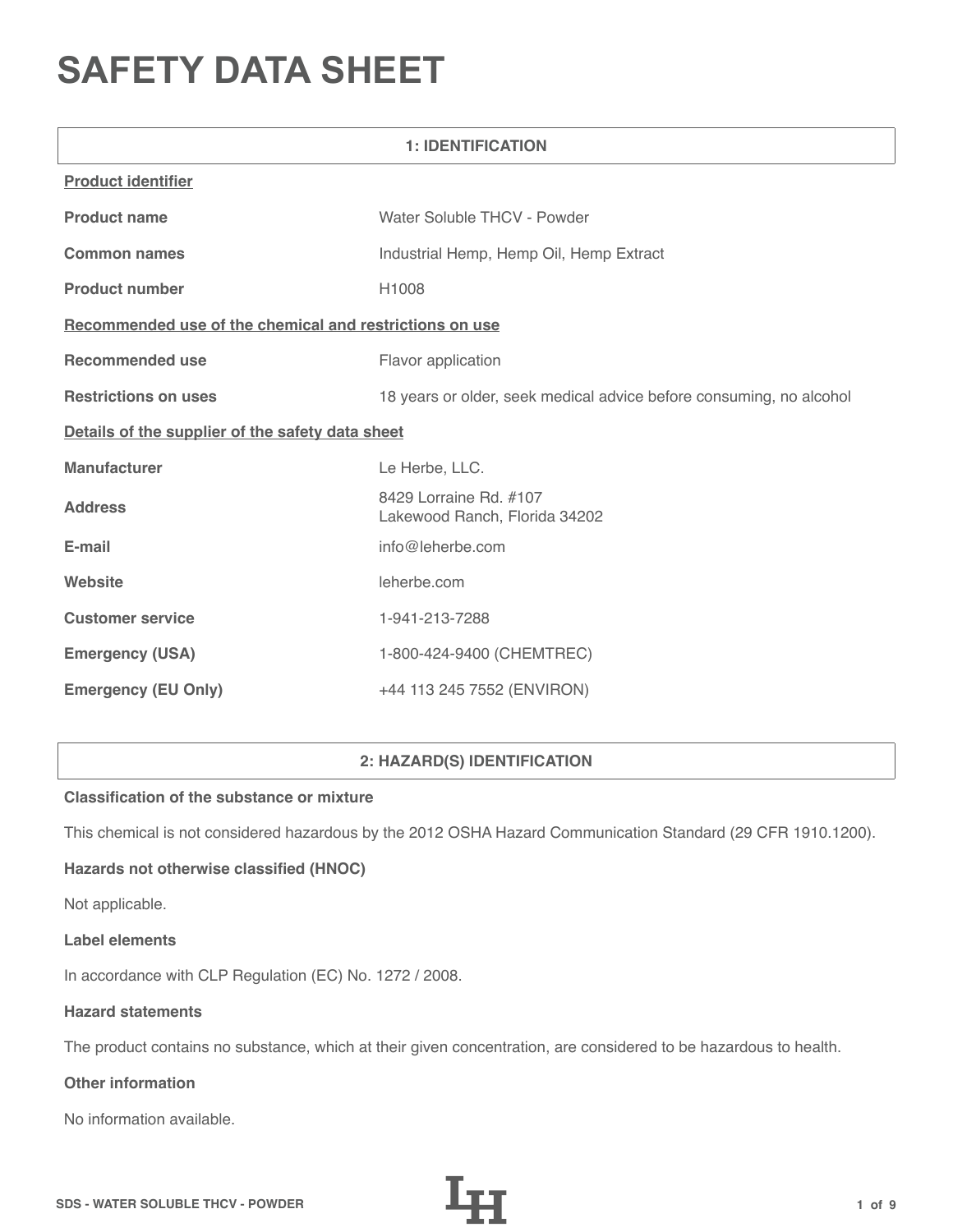# **3: COMPOSITION / INFORMATION ON INGREDIENTS**

**Substance**

| <b>CHEMICAL NAME</b> | $CAS \#$   | EC#       | <b>TRADE SECRET</b> |
|----------------------|------------|-----------|---------------------|
| Hemp oil, ext.       | 89958-21-4 | 289-644-3 | $\star$             |

\*Exact percentage (concentration) of composition has been withheld as a trade secret.

|                                                                            | <b>4: FIRST AID MEASURES</b>                                                                                            |  |
|----------------------------------------------------------------------------|-------------------------------------------------------------------------------------------------------------------------|--|
| <b>Description of first aid measures</b>                                   |                                                                                                                         |  |
| <b>Inhalation</b>                                                          | Move to fresh air.                                                                                                      |  |
| Eye contact                                                                | Rinse thoroughly with plenty of water for at least 15 minutes, lifting lower<br>and upper eyelids. Consult a physician. |  |
| <b>Skin contact</b>                                                        | Wash skin with soap and water.                                                                                          |  |
| Ingestion                                                                  | Clean mouth with water and drink afterwards plenty of water.                                                            |  |
| Most important symptoms and effects, both acute and delayed                |                                                                                                                         |  |
| <b>Symptoms</b>                                                            | No information available.                                                                                               |  |
| Indication of any immediate medical attention and special treatment needed |                                                                                                                         |  |
| <b>Note to physicians</b>                                                  | Treat symptomatically.                                                                                                  |  |

|                                                    | <b>5: FIRE FIGHTING MEASURES</b>                                                                                                      |
|----------------------------------------------------|---------------------------------------------------------------------------------------------------------------------------------------|
| Suitable extinguishing media                       | Use extinguishing measures that are appropriate to local circumstances<br>and the surrounding environment.                            |
| Large fire                                         | Use of water spray when fighting fire may be inefficient.                                                                             |
| Unsuitable extinguishing media                     | Do not scatter spilled material with high pressure water streams.                                                                     |
| Specific hazards arising from the<br>chemical      | No information available.                                                                                                             |
| <b>Hazardous combustion products</b>               | Carbon dioxide (CO2).                                                                                                                 |
| <b>Explosion data</b>                              |                                                                                                                                       |
| <b>Sensitivity to mechanical impact</b>            | None                                                                                                                                  |
| <b>Sensitivity to static discharge</b>             | None                                                                                                                                  |
| Special protective equipment for fire-<br>fighters | Firefighters should wear self-contained breathing apparatus and full<br>firefighting turnout gear. Use personal protection equipment. |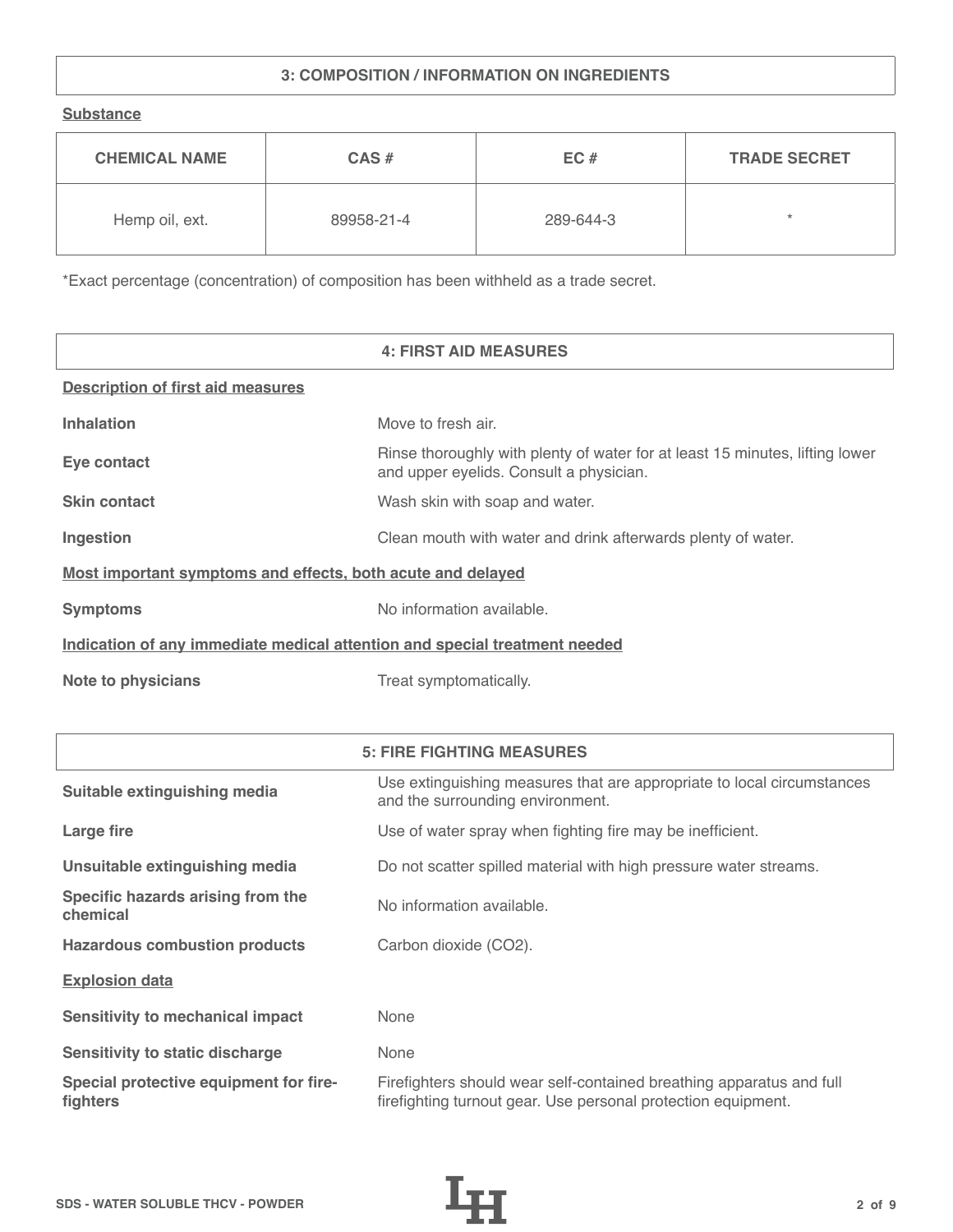#### **6: ACCIDENTAL RELEASE MEASURES**

|  |  | Personal precautions, protective equipment and emergency procedures |  |
|--|--|---------------------------------------------------------------------|--|
|  |  |                                                                     |  |

**Personal precautions** Ensure adequate ventilation.

# **Methods and material for containment and cleaning up**

| <b>Methods for containment</b> | Prevent further leakage or spillage if safe to do so. |
|--------------------------------|-------------------------------------------------------|
|                                |                                                       |

**Methods for cleaning up Pick up and transfer to properly labeled containers.** 

# **7: HANDLING AND STORAGE**

#### **Precautions for safe handling**

Advice on safe handling **Handle in accordance with good industrial hygiene and safety practice.** 

## **Conditions for safe storage, including any incompatibilities**

**Storage conditions** Keep container tightly closed in a dark, dry and well-ventilated area.

## **8: EXPOSURE CONTROLS / PERSONAL PROTECTION**

#### **Control parameters**

| The following ingredients are the only ingredients of the product above<br>the cut-off level (or level that contributes to the hazard classification of the<br>mixture) which have an exposure limit applicable in the region for which<br>this safety data sheet is intended or other recommended limit. At this time,<br>the other relevant constituents have no known exposure limits from the<br>sources listed here. |  |  |
|---------------------------------------------------------------------------------------------------------------------------------------------------------------------------------------------------------------------------------------------------------------------------------------------------------------------------------------------------------------------------------------------------------------------------|--|--|
|                                                                                                                                                                                                                                                                                                                                                                                                                           |  |  |
| <b>Showers</b>                                                                                                                                                                                                                                                                                                                                                                                                            |  |  |
| Eyewash stations                                                                                                                                                                                                                                                                                                                                                                                                          |  |  |
| Ventilation systems                                                                                                                                                                                                                                                                                                                                                                                                       |  |  |
| Individual protection measures, such as personal protective equipment                                                                                                                                                                                                                                                                                                                                                     |  |  |
| No special protective equipment required.                                                                                                                                                                                                                                                                                                                                                                                 |  |  |
| No special protective equipment required.                                                                                                                                                                                                                                                                                                                                                                                 |  |  |
| No protective equipment is needed under normal use conditions. If<br>exposure limits are exceeded or irritation is experienced, ventilation and<br>evacuation may be required.                                                                                                                                                                                                                                            |  |  |
| Handle in accordance with good industrial hygiene and safety practice.                                                                                                                                                                                                                                                                                                                                                    |  |  |
|                                                                                                                                                                                                                                                                                                                                                                                                                           |  |  |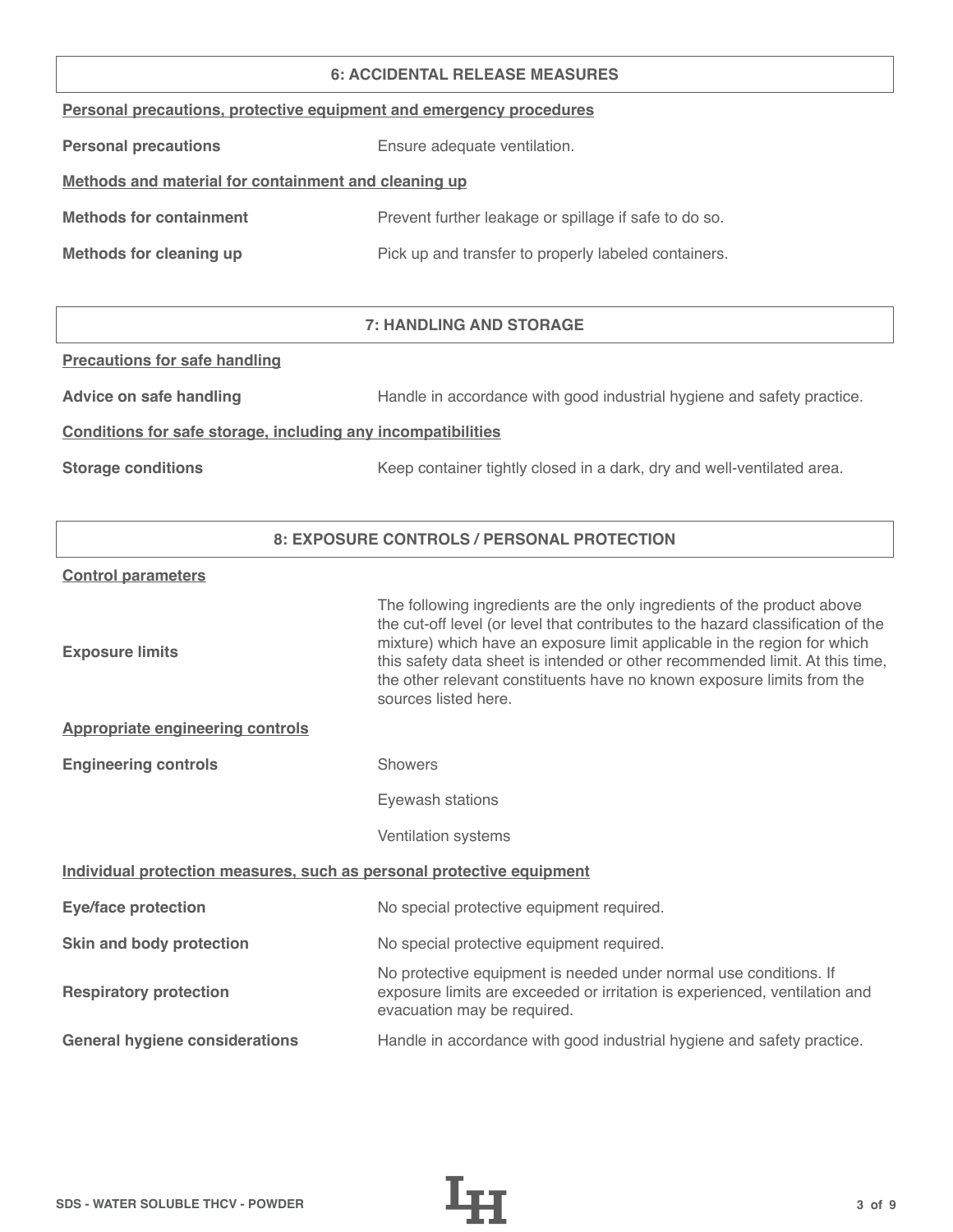## **9: PHYSICAL AND CHEMICAL PROPERTIES**

#### **Information on basic physical and chemical properties**

| Powder                                |
|---------------------------------------|
| White to off white                    |
| Odorless                              |
| Solid                                 |
| $4.5 - 6.5$                           |
| No data available.                    |
| No data available.                    |
| No data available.                    |
| No data available.                    |
| No data available.                    |
| No data available.                    |
| No data available.                    |
| No data available.                    |
| No data available.                    |
| No data available.                    |
| No data available.                    |
| No data available.                    |
| Soluble in water. Soluble in ethanol. |
| No data available.                    |
| No data available.                    |
| No data available.                    |
|                                       |

| <b>10: STABILITY AND REACTIVITY</b>       |                                                                          |  |
|-------------------------------------------|--------------------------------------------------------------------------|--|
| <b>Reactivity</b>                         | No information available.                                                |  |
| <b>Chemical stability</b>                 | Stable under normal conditions.                                          |  |
| <b>Possibility of hazardous reactions</b> | None under normal processing.                                            |  |
| <b>Conditions to avoid</b>                | Keep away from artificial light, sunlight, high heat, and high humidity. |  |
| <b>Incompatible materials</b>             | Strong oxidizing agents.                                                 |  |
| <b>Hazardous decomposition products</b>   | None known based on information supplied.                                |  |

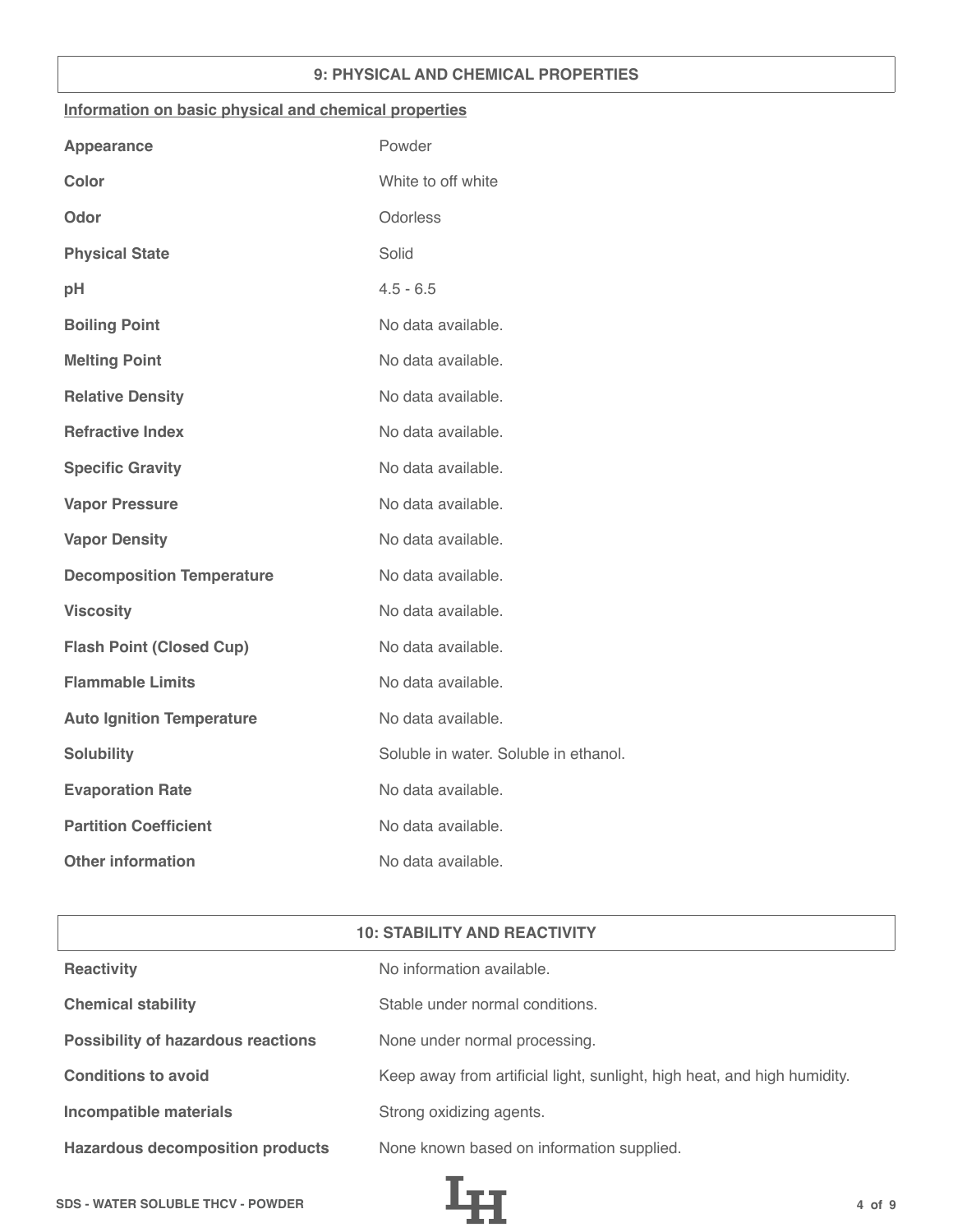## **11: TOXICOLOGICAL INFORMATION**

| Information on likely routes of exposure                                                   |                                                                   |  |
|--------------------------------------------------------------------------------------------|-------------------------------------------------------------------|--|
| <b>Inhalation</b>                                                                          | Specific test data for the substance or mixture is not available. |  |
| Eye contact                                                                                | Specific test data for the substance or mixture is not available. |  |
| <b>Skin contact</b>                                                                        | Specific test data for the substance or mixture is not available. |  |
| Ingestion                                                                                  | Specific test data for the substance or mixture is not available. |  |
| Symptoms related to the physical, chemical and toxicological characteristics               |                                                                   |  |
| <b>Symptoms</b>                                                                            | No information available.                                         |  |
| <b>Acute toxicity</b>                                                                      |                                                                   |  |
| <b>Numerical measures of toxicity</b>                                                      | No information available                                          |  |
| Delayed and immediate effects as well as chronic effects from short and long-term exposure |                                                                   |  |
| <b>Skin corrosion/irritation</b>                                                           | No information available.                                         |  |
| Serious eye damage/eye irritation                                                          | No information available.                                         |  |
| <b>Respiratory or skin sensitization</b>                                                   | No information available.                                         |  |
| <b>Germ cell mutagenicity</b>                                                              | No information available.                                         |  |
| <b>Reproductive toxicity</b>                                                               | No information available.                                         |  |
| <b>STOT - single exposure</b>                                                              | No information available.                                         |  |
| <b>STOT - repeated exposure</b>                                                            | No information available.                                         |  |
| <b>Aspiration hazard</b>                                                                   | No information available.                                         |  |
| <b>Other adverse effects</b>                                                               | No information available.                                         |  |
| <b>Interactive effects</b>                                                                 | No information available.                                         |  |

## **12: ECOLOGICAL INFORMATION**

#### **Ecotoxicity**

This overall composition has not been tested. Hemp oil is not classified as being acutely or chronically toxic to aquatic life. This product does not contain citrus as a byproduct of the distillation process, which are classified as being very toxic to the aquatic environment. However, due to the physical properties of this product (density and volatility) it will not remain in the environment for an extended period of time.

| <b>Persistence and biodegradability</b>  | Inherently biodegradable.                                                                                          |
|------------------------------------------|--------------------------------------------------------------------------------------------------------------------|
| <b>Bioaccumulative potential</b>         | Bioaccumulation is unlikely.                                                                                       |
| <b>Mobility in soil</b>                  | Expected to volatilize from soil or water to the air and oxidize to carbon<br>dioxide in the presence of sunlight. |
| <b>PBT &amp; vPvB assessment</b>         | No information available.                                                                                          |
| Other adverse effect                     | No information available.                                                                                          |
| <b>SDS - WATER SOLUBLE THCV - POWDER</b> | $5$ of $9$                                                                                                         |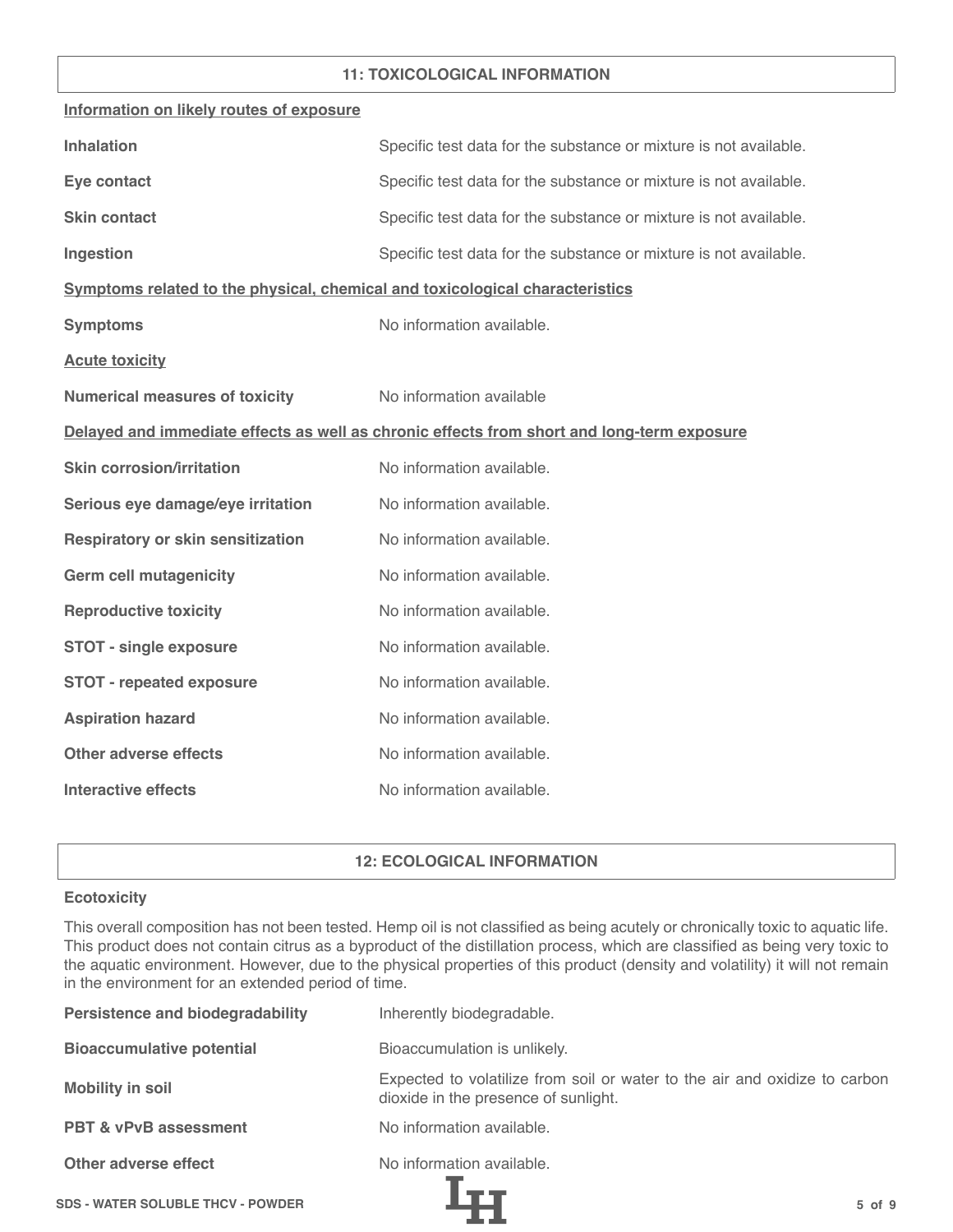## **13: DISPOSAL CONSIDERATIONS**

#### **Waste treatment methods**

| Waste from residues/unused products | Dispose of in accordance with local regulations. Dispose of waste in |
|-------------------------------------|----------------------------------------------------------------------|
|                                     | accordance with environmental legislation.                           |
| _____                               |                                                                      |

**Contaminated packaging The Contaminated packaging Containers.** 

| <b>14: TRANSPORT INFORMATION</b> |                           |
|----------------------------------|---------------------------|
| <b>DOT</b>                       | Not regulated.            |
| <b>TDG</b>                       | No information available. |
| <b>MEX</b>                       | No information available. |
| ICAO (air)                       | No information available. |
| <b>IATA</b>                      | No information available. |
| <b>IMDG</b>                      | No information available. |
| <b>RID</b>                       | No information available. |
| <b>ADR</b>                       | No information available. |
| <b>ADN</b>                       | No information available. |

#### **15. REGULATORY INFORMATION**

## **International inventories**

| <b>TSCA</b>     | No information available. |
|-----------------|---------------------------|
| <b>DSL/NDSL</b> | No information available. |
| <b>EINECS</b>   | No information available. |
| <b>ENCS</b>     | No information available. |
| <b>IECSC</b>    | No information available. |
| <b>KECL</b>     | No information available. |
| <b>PICCS</b>    | No information available. |
| <b>AICS</b>     | No information available. |

#### **U.S. Federal Regulations**

## **2018 Farm Bill - Enacted**

"The term 'hemp' means the plant Cannabis sativa L. and any part of that plant, including the seeds thereof and all derivatives, extracts, cannabinoids, isomers, acids, salts, and salts of isomers, whether growing or not, with a delta-9 tetrahydrocannabinol concentration of not more than 0.3 percent on a dry weight basis."

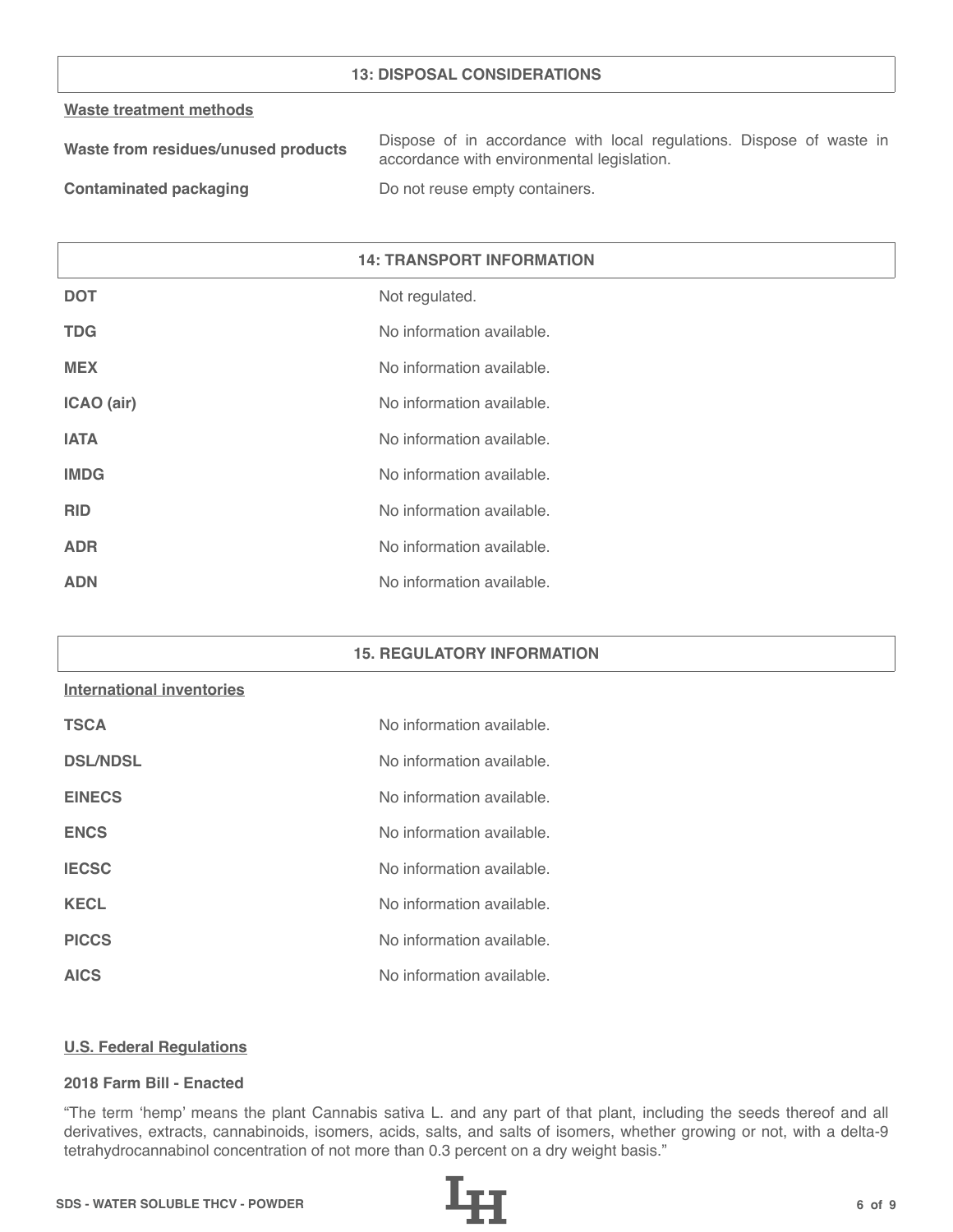## **SEC. 10114. Interstate Commerce**

(a) RULE OF CONSTRUCTION. - Nothing in this title or an amendment made by this title prohibits the interstate commerce of hemp (as defined in section 297A of the Agricultural Marketing Act of 1946 (as added by section 10113)) or hemp products.

(b) TRANSPORTATION OF HEMP AND HEMP PRODUCTS. - No State or Indian Tribe shall prohibit the transportation or shipment of hemp or hemp products produced in accordance with subtitle G of the Agricultural Marketing Act of 1946 (as added by section 10113) through the State or the territory of the Indian Tribe, as applicable.

# **CERCLA/SARA**

| CERCLA - Hazardous Substances and their<br>Reportable Quantities | None. |
|------------------------------------------------------------------|-------|
| Section 302 Extremely Hazardous<br>Substances and TPOs           | None. |
| Section 302 Extremely Hazardous<br>Substances and ROs            | None. |
| Section 313 - Chemical Category                                  | None. |
| Section 313 - Reporting de minimis                               | None. |
| <b>EPA Label Information</b>                                     |       |
|                                                                  |       |

| Pesticide registration number | Not applicable. |
|-------------------------------|-----------------|
|-------------------------------|-----------------|

#### **U.S. State Regulations**

| <b>Florida</b>  |          |
|-----------------|----------|
| <b>Statutes</b> | 581.217  |
| Rule            | 5K-4.034 |

#### **California Prop. 65**

# **Chemicals known to the State of California to cause cancer**

This product does not contain a chemical requiring a warning under California Prop. 65.

#### **Chemicals known to the State of California to cause reproductive toxicity**

This product does not contain a chemical requiring a warning under California Prop. 65.

| Carcinogen                          | Not listed. |
|-------------------------------------|-------------|
| Developmental Toxicity              | Not listed. |
| Male Reproductive Toxicity          | Not listed. |
| <b>Female Reproductive Toxicity</b> | Not listed. |

## **U.S. State Right-to-Know Regulations**

This product does not contain any substances regulated under applicable state right-to-know regulations.

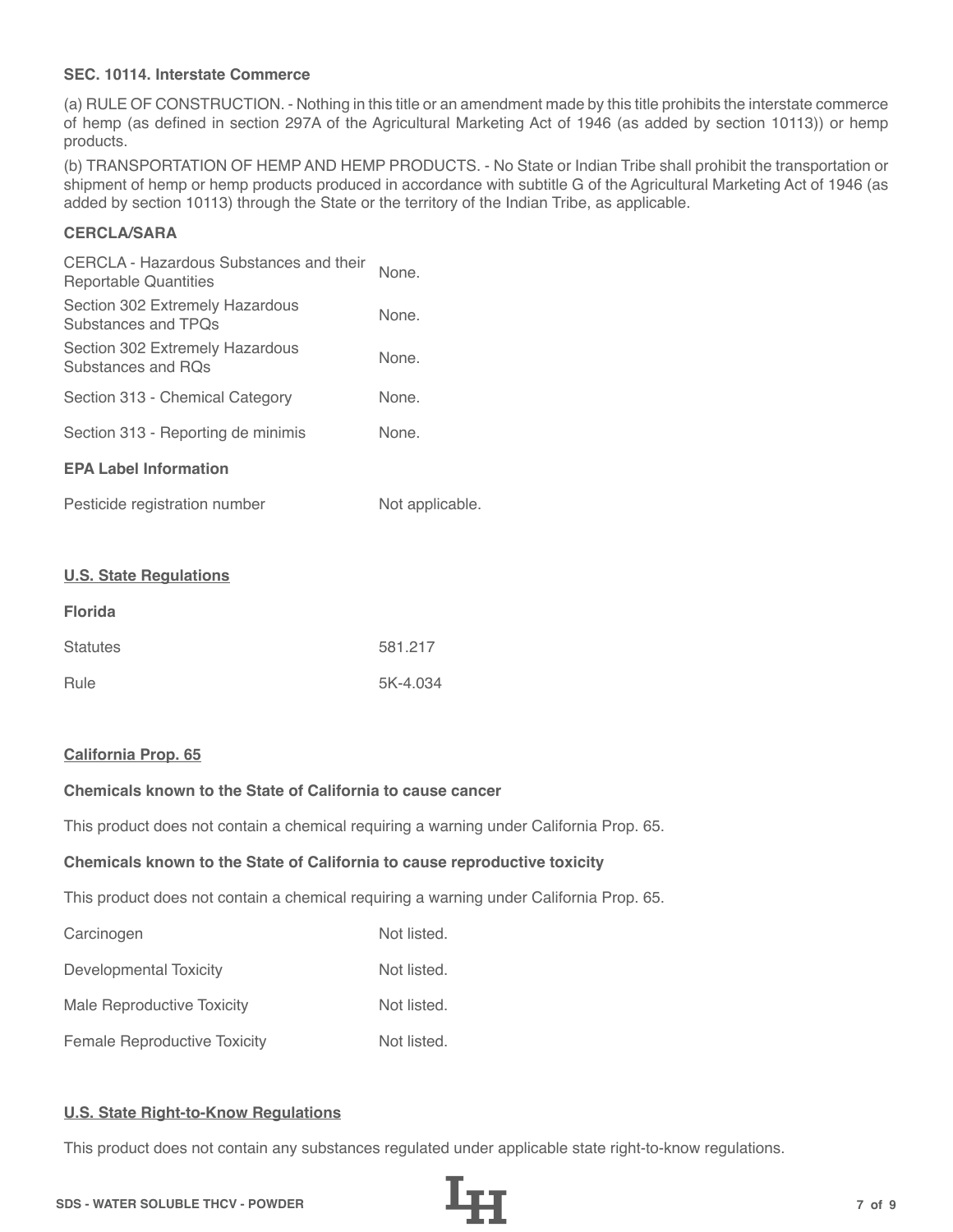## **16: OTHER INFORMATION**

| Key or legend to abbreviations and acronyms used in the safety data sheet |                                                                                        |  |
|---------------------------------------------------------------------------|----------------------------------------------------------------------------------------|--|
| <b>ACGIH</b>                                                              | American Conference of Governmental Industrial Hygienists                              |  |
| <b>ADR</b>                                                                | European Agreement concerning the International Carriage of Dangerous<br>Goods by Road |  |
| <b>AIHA</b>                                                               | American Industrial Hygiene Association                                                |  |
| <b>CAS</b>                                                                | <b>Chemical Abstracts Service</b>                                                      |  |
| <b>CFR</b>                                                                | United States Code of Federal Regulations                                              |  |
| <b>DOT</b>                                                                | United States Department of Transportation                                             |  |
| <b>DSL/NDSL</b>                                                           | Canadian Domestic Substances List/Non-Domestic Substances List                         |  |
| <b>ECHA</b>                                                               | European Chemicals Agency                                                              |  |
| <b>EINECS</b>                                                             | European Inventory of Existing Chemical Substances                                     |  |
| <b>ENCS</b>                                                               | Japan Existing and New Chemical Substances                                             |  |
| <b>FDA</b>                                                                | United States Food and Drug Administration                                             |  |
| <b>GHS</b>                                                                | Globally Harmonized System of Classification and Labeling of Chemicals                 |  |
| <b>GRAS</b>                                                               | Generally Recognized as Safe                                                           |  |
| <b>IARC</b>                                                               | International Agency for Research on Cancer                                            |  |
| <b>ICAO</b>                                                               | International Civil Aviation Organization                                              |  |
| <b>IECSC</b>                                                              | China Inventory of Existing Chemical Substances                                        |  |
| <b>IMDG</b>                                                               | International Maritime Code for Dangerous Goods                                        |  |
| <b>KECL</b>                                                               | Korean Existing and Evaluated Chemical Substances                                      |  |
| <b>NFPA</b>                                                               | <b>National Fire Protection Association</b>                                            |  |
| <b>NIOSH</b>                                                              | United States National Institute for Occupational Safety and Health                    |  |
| <b>NTP</b>                                                                | United States National Toxicology Program                                              |  |
| <b>OSHA</b>                                                               | United States Occupational Health and Safety Administration                            |  |
| <b>PICCS</b>                                                              | Philippines Inventory of Chemicals and Chemical Substances                             |  |
| <b>RID</b>                                                                | Regulations Concerning the International Transport of Dangerous Goods<br>by Rail       |  |
| <b>TWA</b>                                                                | <b>Time Weighted Average</b>                                                           |  |
| <b>TSCA</b>                                                               | United States Toxic Substances Control Act Section 8(b) Inventory                      |  |